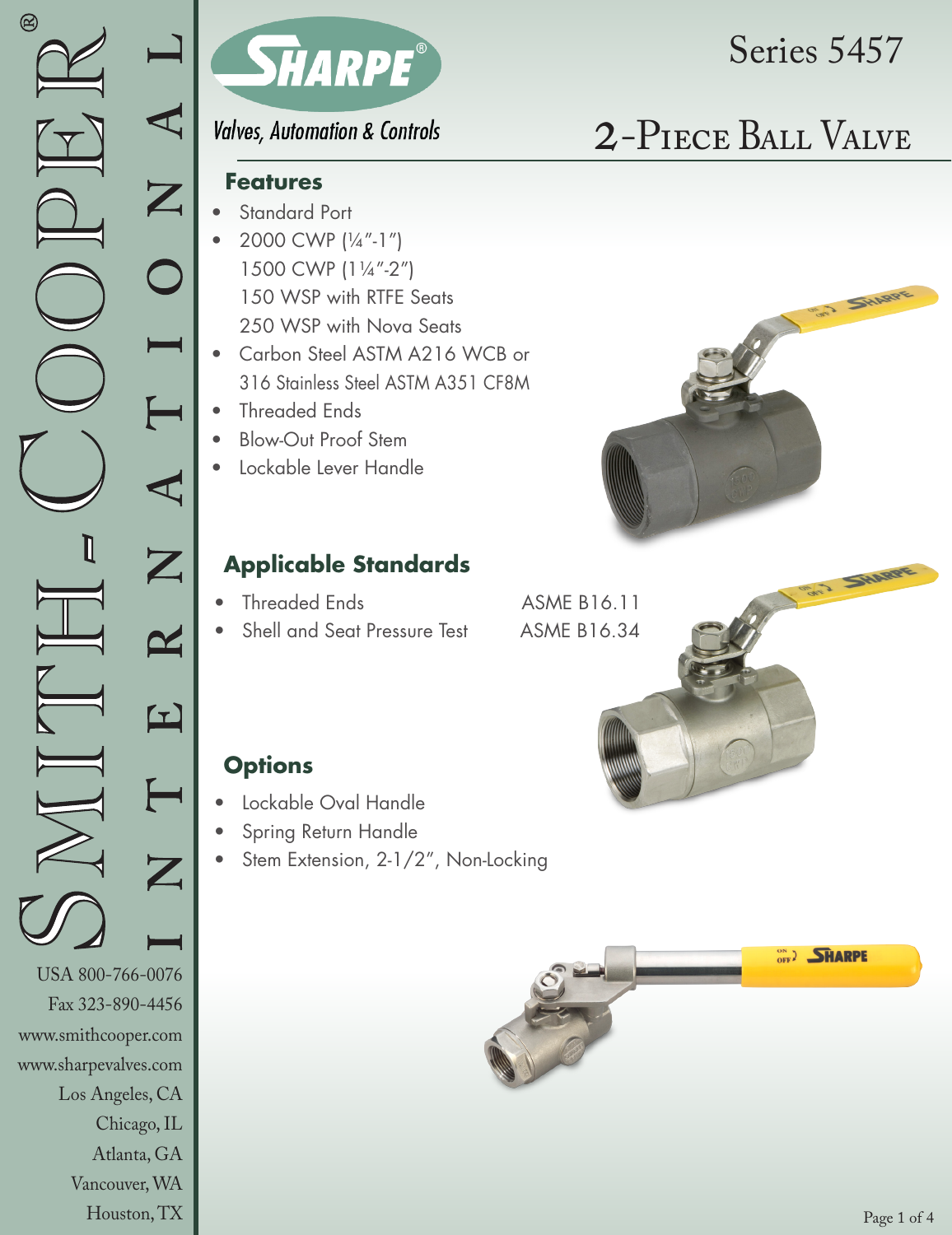

## 2-Piece Ball Valve Series 5457



| Size           | A    | B    |      | D    | E    |      | G    |      | ØI   |       |
|----------------|------|------|------|------|------|------|------|------|------|-------|
| 1/4            | 2.25 | 2.13 | 3.94 | 0.46 | 2.56 | 2.48 | 4.00 | 1.25 | 1.14 | 7.24  |
| 3/8            | 2.25 | 2.13 | 3.94 | 0.50 | 2.56 | 2.48 | 4.33 | 1.25 | 1.14 | 7.24  |
| 1/2            | 2.32 | 2.13 | 3.94 | 0.50 | 2.56 | 2.48 | 4.00 | 1.25 | 1.14 | 7.24  |
| 3/4            | 3.12 | 2.50 | 4.88 | 0.69 | 2.95 | 2.48 | 4.00 | 1.56 | 1.14 | 7.24  |
|                | 3.40 | 2.66 | 4.88 | 0.88 | 3.11 | 2.48 | 4.00 | 1.70 | 1.14 | 9.21  |
| $1 - 1/4$      | 4.08 | 3.47 | 5.75 | 1.00 | 3.89 | 3.19 | 5.20 | 2.22 | 1.14 | 12.99 |
| $1 - 1/2$      | 4.35 | 3.63 | 5.75 | 1.26 | 4.02 | 3.19 | 5.20 | 2.41 | 1.14 | 12.99 |
| $\overline{2}$ | 5.39 | 3.82 | 5.75 | 1.50 | 4.20 | 3.19 | 5.20 | 2.59 | 1.14 | 12.99 |

Page 2 of 4

SMITH-COOPER INTERNATIONAL • TOLL FREE (800) 766-0076 • FAx (323) 890-4456 • www.smithcooper.com • www.sharpevalves.com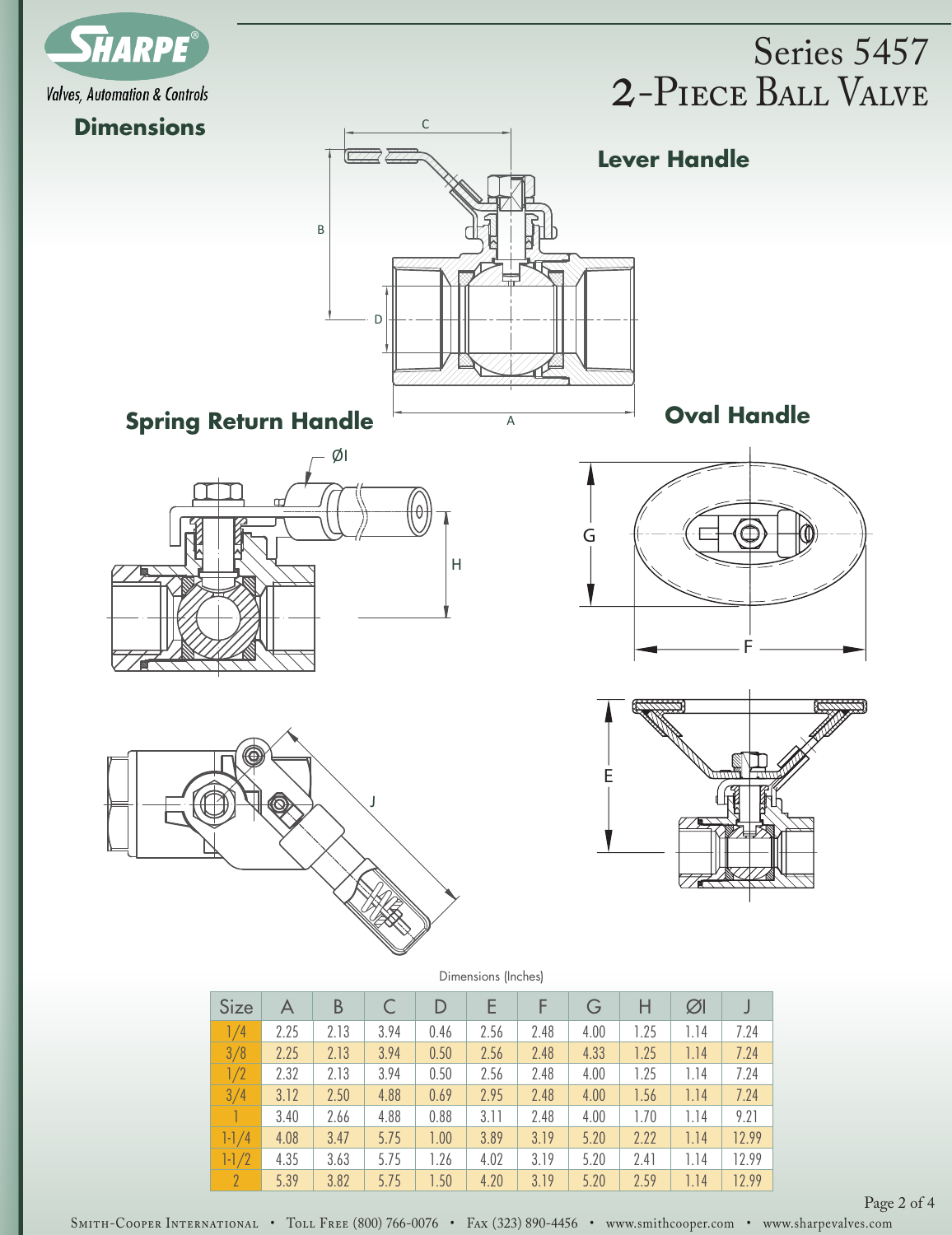

#### **Valves, Automation & Controls**

#### **Parts & Materials**

| No.            | Part Name Material    |                                                                     | J٣       |
|----------------|-----------------------|---------------------------------------------------------------------|----------|
|                | Body                  | Carbon Steel ASTM A216 WCB or<br>316 Stainless Steel ASTM A351 CF8M |          |
| 2              | Ball                  | 316 Stainless Steel                                                 | 1        |
| 3              | $S$ eat $*$           | RTFE / Nova                                                         | 2        |
| $\overline{4}$ | Body Seal*            | PTFE/Graphite                                                       |          |
| 5              | <b>End Piece</b>      | Carbon Steel ASTM A216 WCB or<br>316 Stainless Steel ASTM A351 CF8M | 1        |
| $\overline{b}$ | <b>Stem</b>           | 316 Stainless Steel                                                 | 1        |
| 7              | <b>Thrust Bearing</b> | PTFF                                                                |          |
| 8              | Stem Packing*         | PTFE / Graphite                                                     | $\gamma$ |
| 9              | Packing Nut           | 300 Series Stainless Steel                                          |          |
| 10             | Handle                | <b>300 Series Stainless Steel</b>                                   | 1        |
| 11             | Lock Washer           | 300 Series Stainless Steel                                          |          |
| 12             | <b>Handle Nut</b>     | <b>300 Series Stainless Steel</b>                                   |          |
| 13             | Locking Device        | 300 Series Stainless Steel                                          |          |
| 14             | <b>Handle Sleeve</b>  | <b>PVC</b>                                                          |          |

\*RTFE Seats come with PTFE Seals and PTFE Stem Packing. Nova Seats come with Graphite Seals and Graphite Stem Packing

# 2-Piece Ball Valve Series 5457



# <sub>5</sub>……色

| <b>Optional Spring Return Handle</b> |  |  |  |  |
|--------------------------------------|--|--|--|--|
|--------------------------------------|--|--|--|--|

G.



SMITH-COOPER INTERNATIONAL • TOLL FREE (800) 766-0076 • FAx (323) 890-4456 • www.smithcooper.com • www.sharpevalves.com

Page 3 of 4